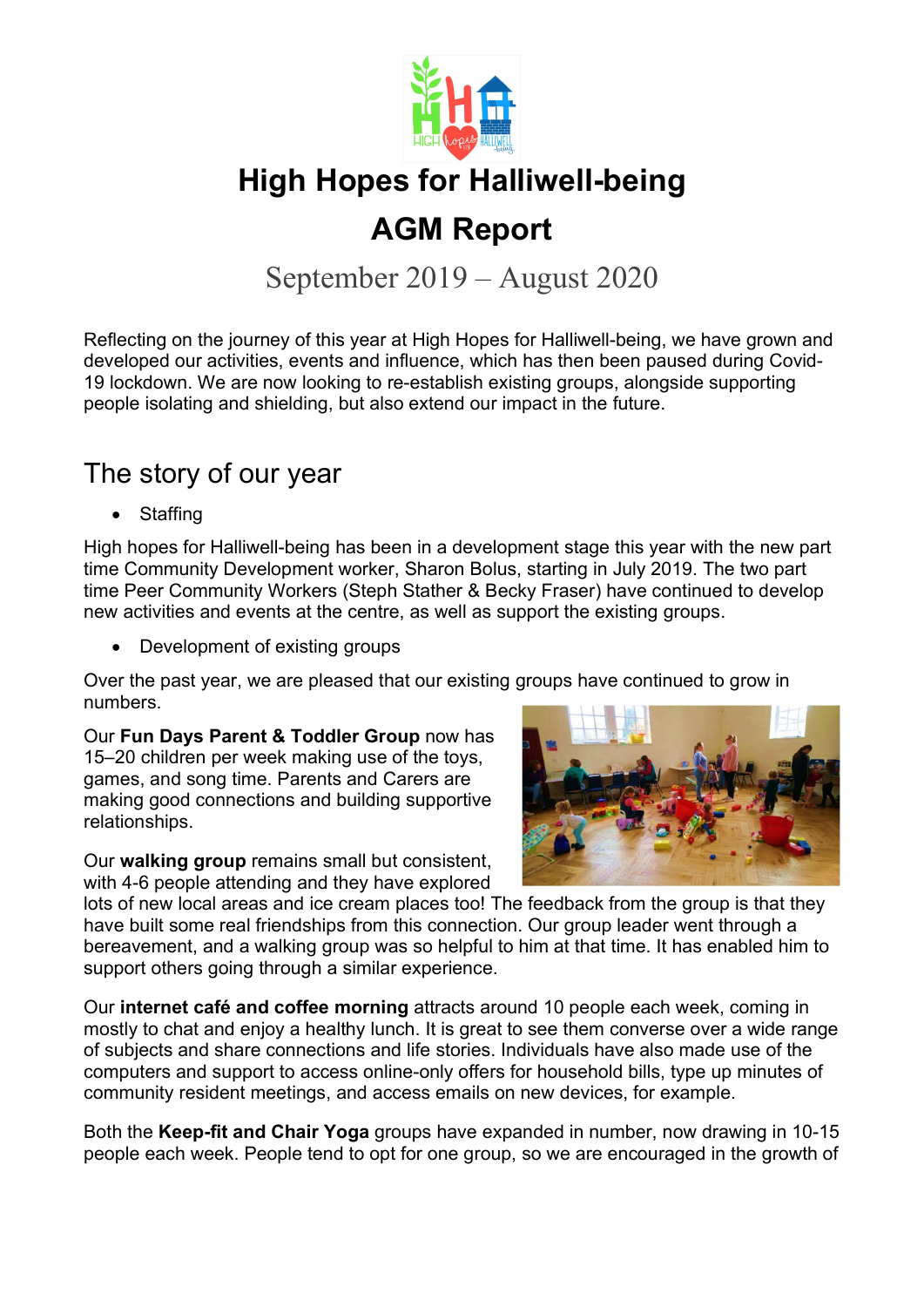

## AGM Report

September 2019 – August 2020

people accessing weekly exercise classes and by the number for whom this is the first exercise class they have opted for.

• New groups

We have had several new groups, some have used the facilities for a set period, while others are establishing themselves as ongoing groups.

Time to Shine - started a new session in our building in March 2019, the numbers grew to around 20 children, parents and cares. They are a dance group who work with children with special educational needs. The group moved to a different location at the end of September, as the increased numbers meant parking issues were becoming an increasing challenge with our local parking restrictions at that time of day, and the challenges of people with physical disabilities needing parking closer to the building.

Young at Heart – This was a 16 week intergenerational project from September to December run by a local group, who are passionate about providing opportunities across age barriers. 6-8 people per week enjoyed their Wednesday afternoon crafts, baking and activities sessions both older people and toddlers.

Creative Writing - Started in October with a small number of people. It's a fun activity for beginners who would like to learn to write poems and stories. This group met on a Monday morning from 10am-12noon but have now changed to Thursday afternoon 12:30-2:30pm. Now attracting 6-10 people per week, we have also seen a big impact in the confidence with which people interact with each other as well as in their writing.

A few weeks ago, they had to write about what St Paul's Community Centre meant to them using all the letters in bold. Here are some of their words: Sharing, teaching, playful, attentive, unity, inviting, superior to other centres, commanding exterior, omnipotent, magnificent, materials, inclusive, togetherness, yoga, conversation, everyone, nearness, reliability.

Bolton Parent Carers wanted a venue for their Clubbersize, an exercise class which provides respite for parents who care for autistic children. This was an established group attracting around 8-10 people per week from November to December. They found a different venue for the exercise class, but did use the centre for their Christmas party, particularly making use of the upstairs meeting room and the Santa's grotto that we had set up for an autistic-friendly grotto.

Sounds Right Phonics Class – Began in January 2020, again a new class expanding the work they do. It has established itself with 6-8 children, parents and carers enjoying a fun and educational session on a Monday morning.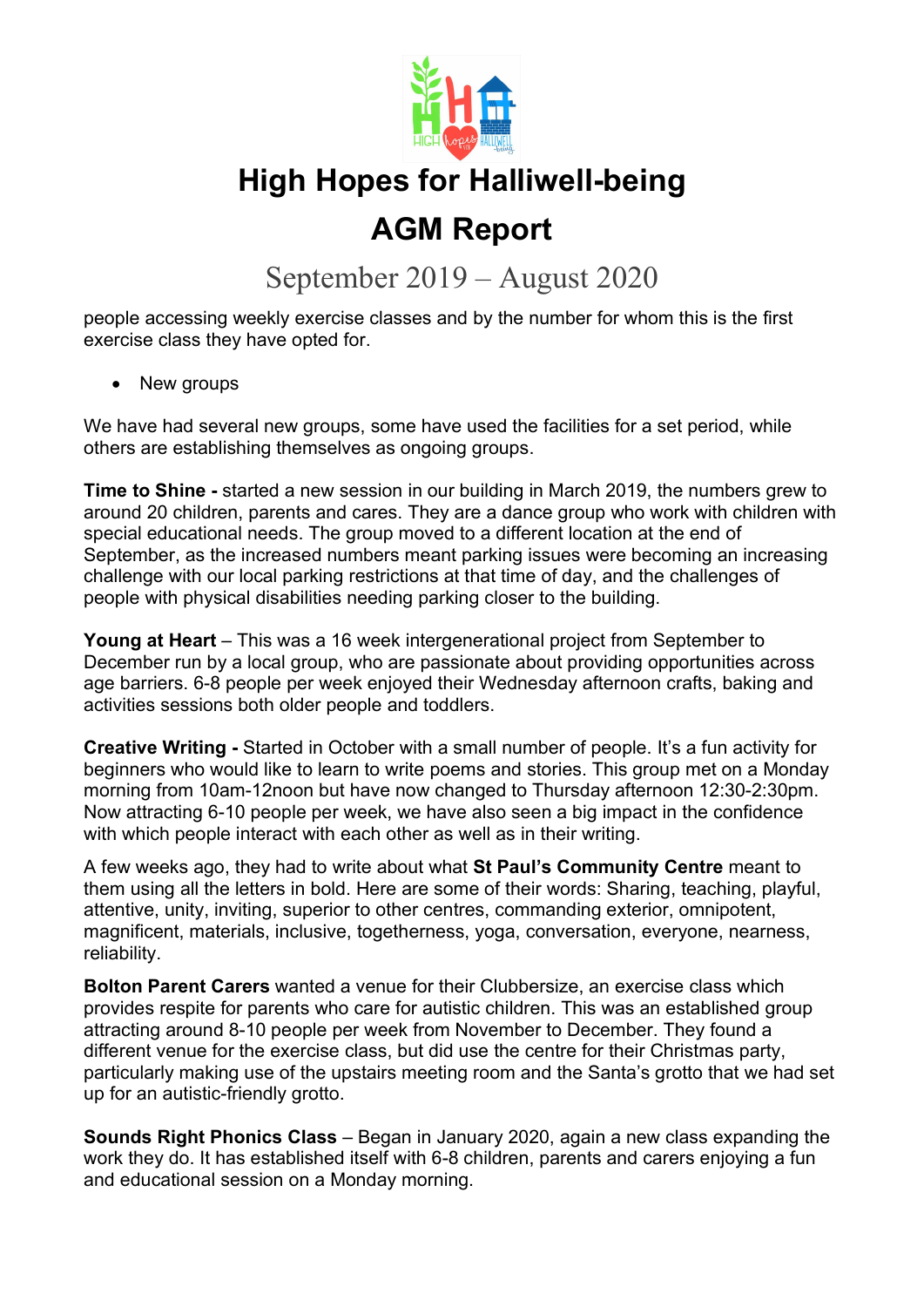

## High Hopes for Halliwell-being AGM Report

September 2019 – August 2020

**Partnerships** 

High hopes for Halliwellbeing and Halliwell Befriending Service hosted a Christmas party for all their user groups, it was great to fill the hall to nearly capacity and celebrate with so many different people who use the centre. (76 people in attendance). We had a meal, as well as a quiz and a raffle. It was a lovely afternoon and encouraged people to make more connections across the community.

Hafway and Halliwell Befriending service have run a few Afternoon Teas as intergenerational events, with the young people involved in creating and serving the teas for the older generation to enjoy. Although both projects and their members use the building extensively, it's rare for them to have an opportunity to use the same space due to the challenges of making it a safe and secure place for them all.



Suzanne Hindle is a local tour guide and also works at All Souls Community Centre, (based in another part of Halliwell). She was commissioned to hold some heritage walks around the local area, and through our partnership with her, some of them started from our Community Centre, with 26 people joining the walks from this centre. Suzanne Hindle also organised a group walk with other Churches/Community Centres, walking to each of the centres, having a look at what opportunities are available at each centre, called a 'Tea & Tower walk.' We were pleased to be a part of this and connect with other people in our area – 33 people came to this event.

We are working closely with Halliwell UCAN Centre and the area manager Shaheen Sameja and Suzanne Hindle from All Souls community centre. We have agreed to meet up every 6-8 weeks to discuss what is happening at each centre, share any problems and see if we can work together on any of the projects, we also share the information with our service users. We feel it's important to work together in partnership for us all to succeed

We have a good working relationship with Bolton CVS and access their training programme for staff and volunteers and with their support we are working towards the Bolton Quality Mark, which shows that we provide quality services and have good systems in place to ensure we are in good shape for the future.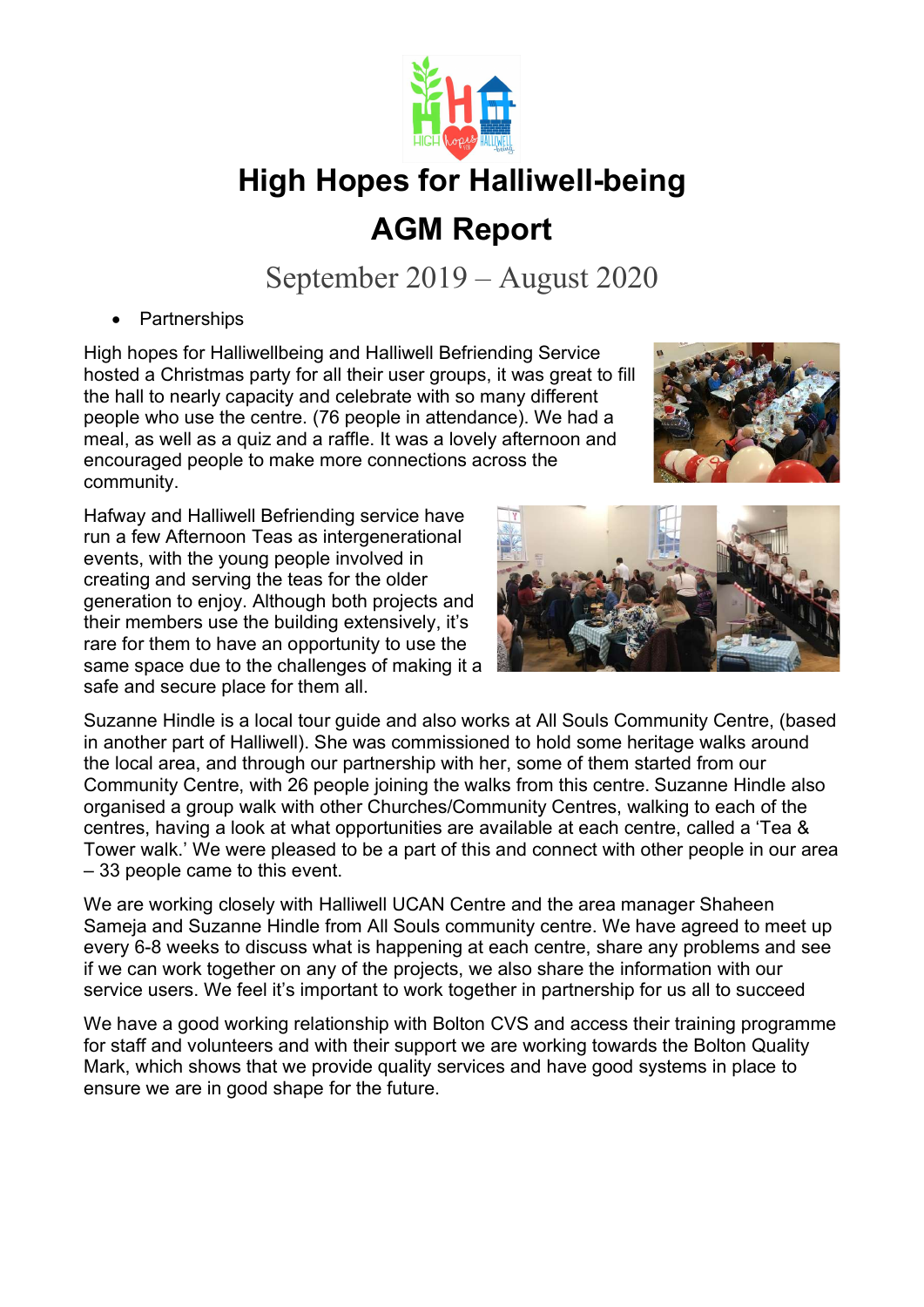

## AGM Report

September 2019 – August 2020

Events & Fundraising



In our second year we have continued to plan new community events, and develop existing ideas – here's a brief outline of our events:

Halloween Quiz night – on the  $30<sup>th</sup>$  October; this was well attended with 75 adults and children, attracting familiar faces as well as new people to the centre.

**Christmas Fayre –** On the  $23<sup>d</sup>$  November; once again in partnership with Halliwell befriending service and HAFWAY. The event included a Santa's grotto, run by Hafway volunteers, and performances from a local school choir. Our space for stalls was fully booked by local people with a variety of handmade products, including people who were exhibiting for the first time, including young adults. We had lots of positive feedback about how warm and friendly the event was, as well as appealing to a variety of ages.

Christmas meal – We organised a trip for 46 of our local people to go to a local Toby Carvery, this was a wonderful afternoon with lots of laughter and chatting.

Pantomime – Aladdin was being performed at our local theatre, Albert Halls in Bolton and it was great to gather a group of people to enjoy this event. It inspired people to go who had not been before.

Building developments

We had been struggling with a significant amount of echo in our main room, which was making it difficult to hear people speak, especially for people with hearing difficulties and during large events. Following various fundraising activities, we were able to install acoustic echo dampening boards, which has made a significant improvement in people's experience and ability to enjoy conversations at all our groups and events.

We have also been working on developing the outside area of the community centre, the yard has been cleared of rubbish, a side gate installed to secure the area and we now have a storage shed and summer house in the yard. Our young people now have a retractable basketball net and have enjoyed using the space (during the winter and spring). We are looking forward to developing gardening projects and a 'Men in Sheds' group to use the outdoor space.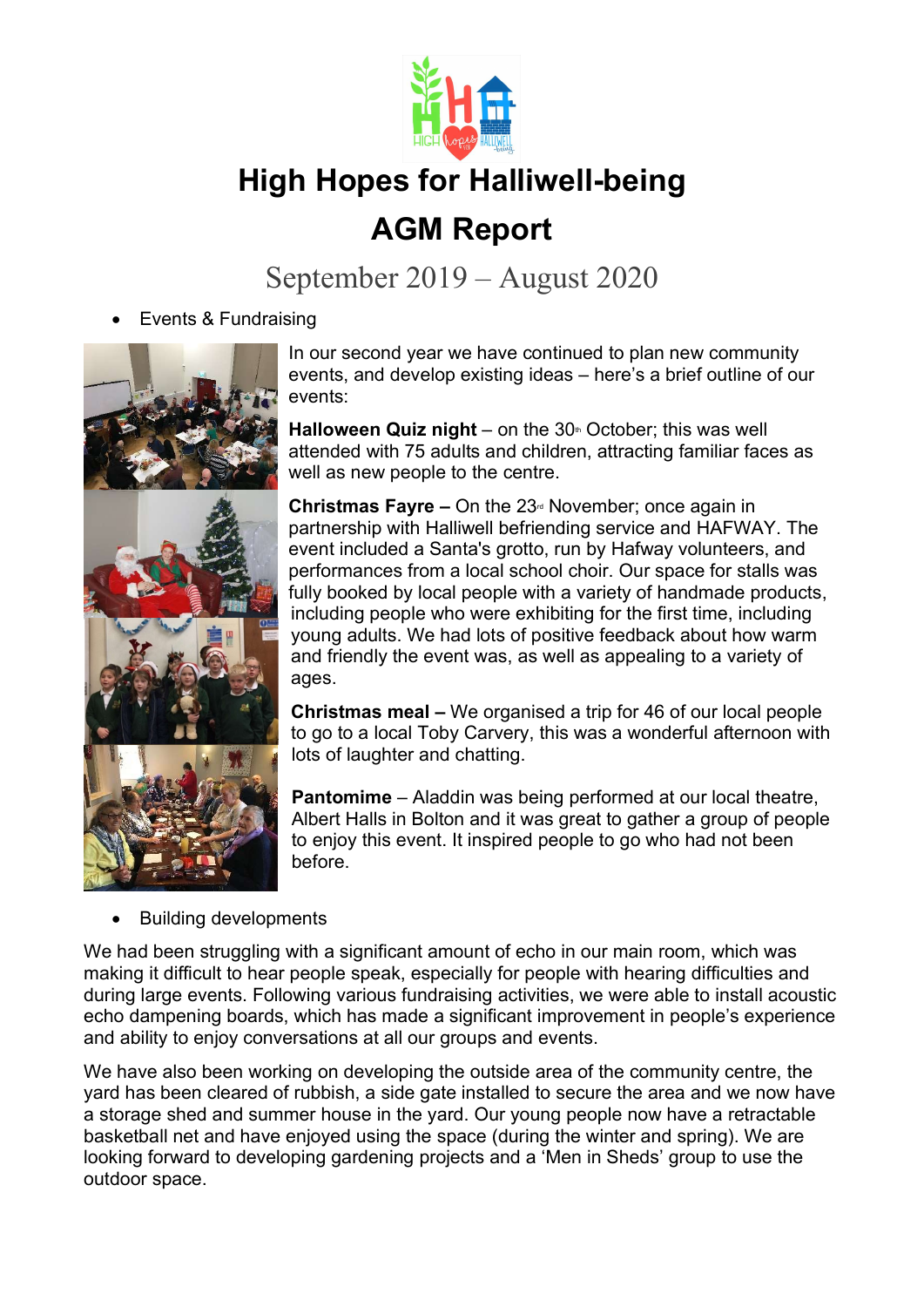

## AGM Report

September 2019 – August 2020

Covid-19

Since the middle of March our centre has been closed due to the lockdown restrictions, but our volunteers have continued to support our users through providing shopping and meals, as well as friendly phone calls to support those isolating alone. This has been an extremely challenging time for the country and individuals, we are pleased we have managed to support people in this time.

Both Sharon Bolus and Steph Stather were furloughed from March to June, and have been working part-time, during July and August, towards re-opening our activities and the centre, and Becky Fraser has continued working but with reduced hours. Her role has been to maintain our social media presence, support volunteers, fundraise and deal with any matters arising.

In addition to the individual support, we were pleased to be able to deliver 'Creative Care Kits' to many individuals who are connected to both High Hopes for Halliwellbeing and Halliwell Befriending Service. These were a collaborative project by the Greater Manchester Combined Authority and voluntary sector organisations to provide quality resources for older people who don't have access to the computer or internet, and therefore limited access to resources to help them during lockdown.



Online and digital support

We have been working with Public Health to run training sessions looking at informing our volunteers and supporters about the NHS test & trace systems, as well as providing opportunities to ask questions around the guidance on how to respond to this pandemic.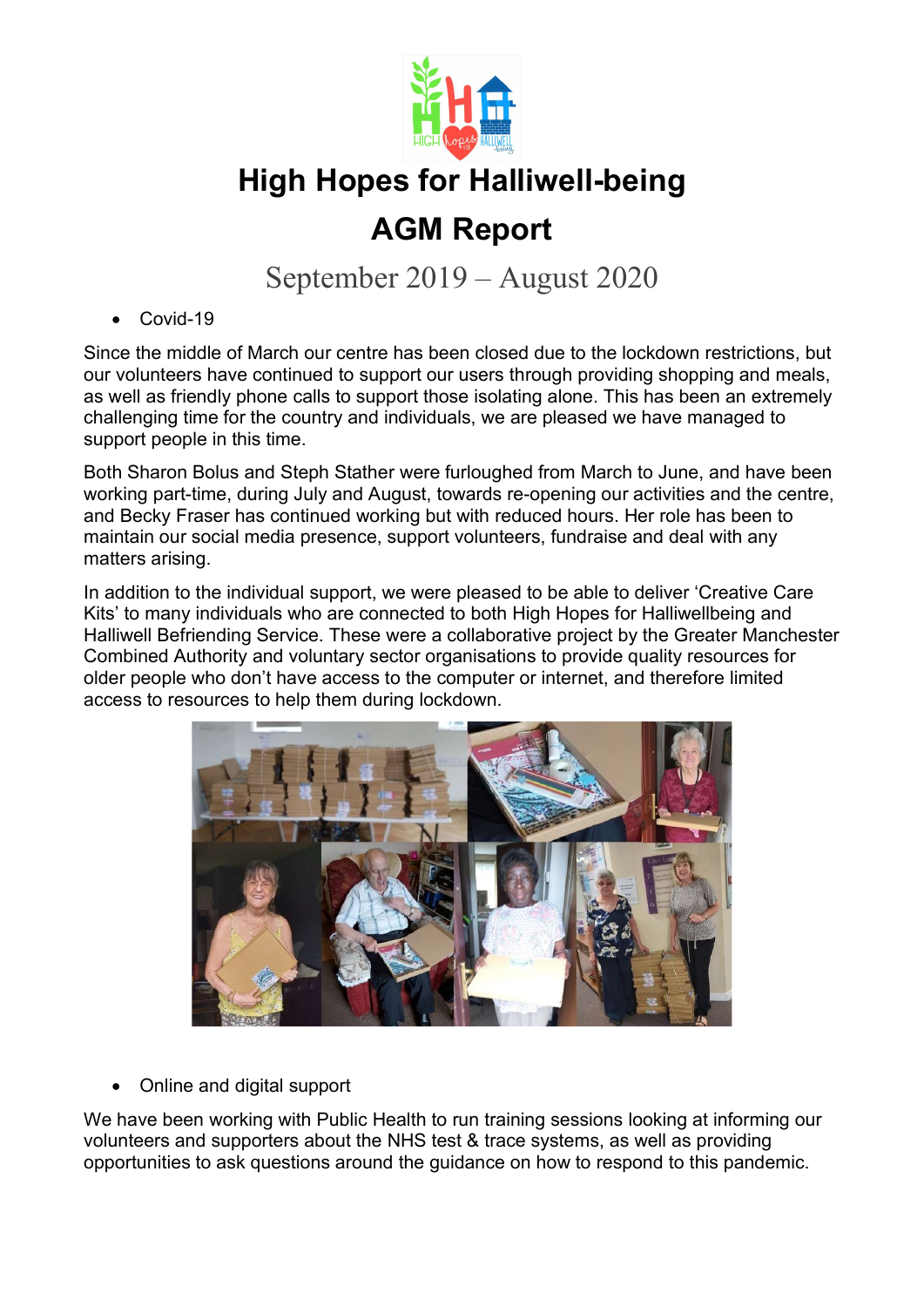

## AGM Report

September 2019 – August 2020

We had 2 successful online sessions, which were well attended, however plans for further 'in-person' sessions are currently on hold due to our local lockdown.

Steph has been developing our activities online by creating a Whatsapp group for people to share ideas and communicate, to which she has also been sending weekly quizzes. Steph has also been developing a weekly zoom quiz, following the success of her zoom training sessions. This has been valuable for connecting our volunteers and supporters.

### How we have involved people from our community?

We love that our projects are led by our local volunteers, such as the walking group, as well as Fun Days Toddler Group. We are proud that High Hopes for Halliwellbeing has facilitated a partnership between a local childminder and parents who set up and run the activities, and some volunteers from the local church who come to make brews and snacks for them.

Other groups such as the Chair Yoga and Creative Writing, have come from members of our community who expressed an interest in attending these activities, who we have been able to support by getting funding and sourcing tutors to enable them to begin. The groups have then advertised through their social contacts as well as ours to build the attendance, so the projects become sustainable. We are currently working on projects to improve the yard space at the back and specifically a 'Men in Sheds' project in response to requests and interest from different individuals.

Lastly, a local florist moved into a premise across the street at the beginning of the year and expressed a desire to run some community-based flower arranging classes. The lady has lots of experience working in community and a passion to reduce social isolation, we have been working with her to advertise these classes and generate interest.

#### The difference we are making?

Our last evaluation report (September 2019) evidenced improvements in social interaction, confidence, community cohesion and involvement. We are proud of the impact the projects are having on individuals. Here are some quotes from people using the centre.

"Before I started coming to St Paul's Community Centre I had mental health and anxiety, in just the short time I've been coming it's helped me a lot and gets me out of the house to interact with some lovely and kind people."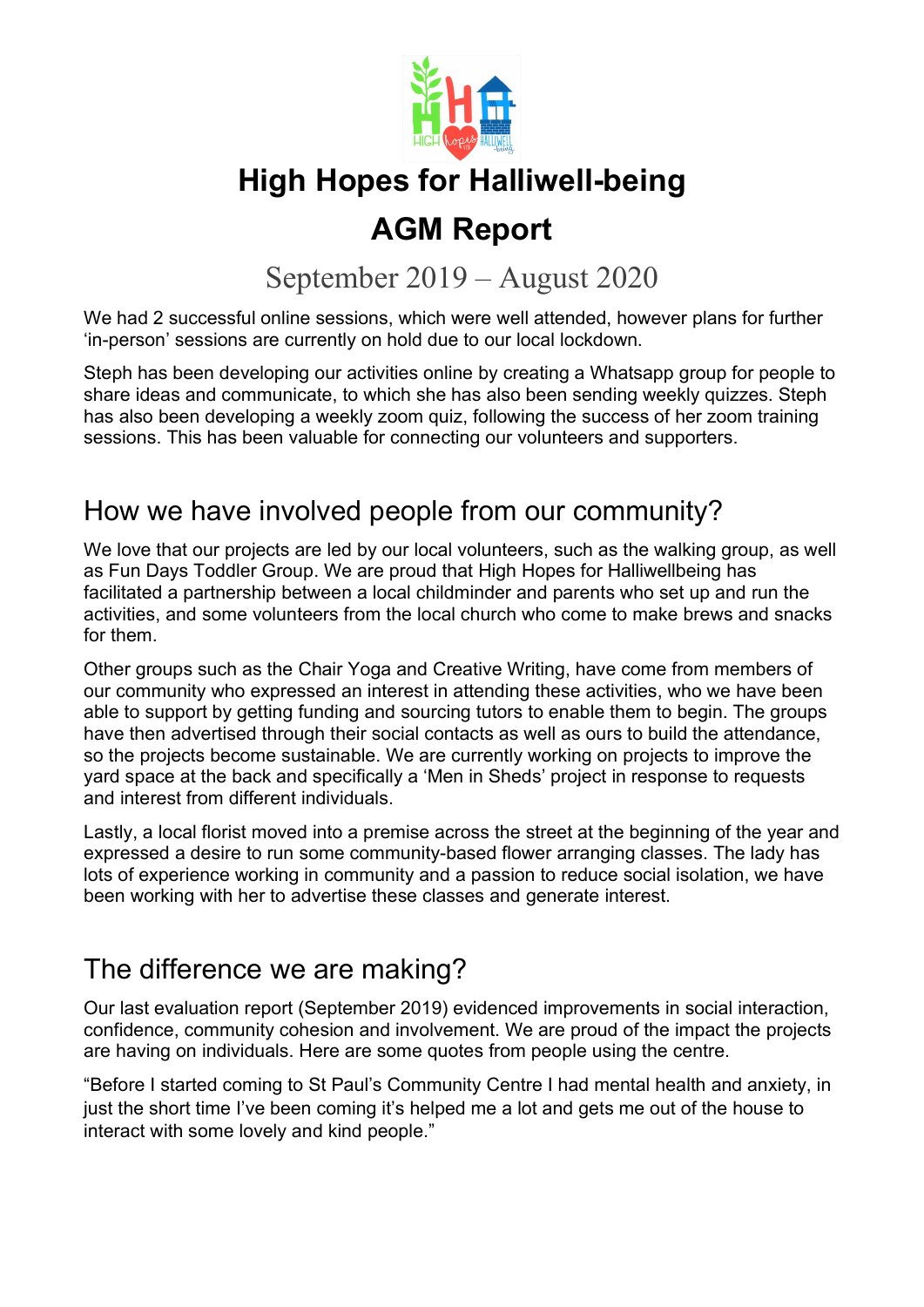

## AGM Report

September 2019 – August 2020

"I was going through a bit of a bad patch in my life before I found the creative writing course it has been given me a focus, something to look forward to each week."

"I felt very welcomed into St Paul's Community Centre, at 65 it's given me a new belonging and a pleasure to try creative writing."

"I enjoy coming to St Paul's as everyone is friendly and they encourage me to get involved in various activities, e.g., Arts and crafts, creative writing and gardening. My life is now a lot fuller than it was and I have more things to look forward to. I have more friends than I used to have as well."

"St Paul's Community Centre has made a huge difference to my life. It has provided me with countless good times and excellent opportunities to occupy myself. Activities include computer studies, film group, creative writing classes, playing pool, dominoes. Games-I could go on…."

We are equally proud of the journeys people have made, one of our volunteers Chantelle began volunteering with us through Bolton College. Initially very shy and struggling to remember the processes involved. We have seen her grow in confidence in completing tasks and interacting with users. Chantelle struggles with learning disabilities, but she has persevered in learning and is now able to complete her role independently. She loves being involved in the sessions and has volunteered at events and completed a First Aid training course.

One of our members engaged with the community centre after expressing an interest in the 'Men in sheds' project. Discovering the diversity of activities, he has since got involved in the Creative Writing, plus the Activity Group and Luncheon Club run by Halliwell Befriending Service. Earlier we mentioned a list of words from our Creative Writing group. The reliability word was from this gentleman he said that he could rely on us to put things in place for the community.

His strengths are building raised beds and growing plants and vegetables, and he is happy to show other people how to do this. We are looking forward to seeing this man contribute to other people developing new skills and confidence, just as he has done.

### What we have learned?

One of the key learning experiences we want to build on, is how to help people from the community who have great ideas to develop those ideas into a thriving project. The impact of seeing things change is inspiring people to generate more ideas, to talk about and get excited about future plans.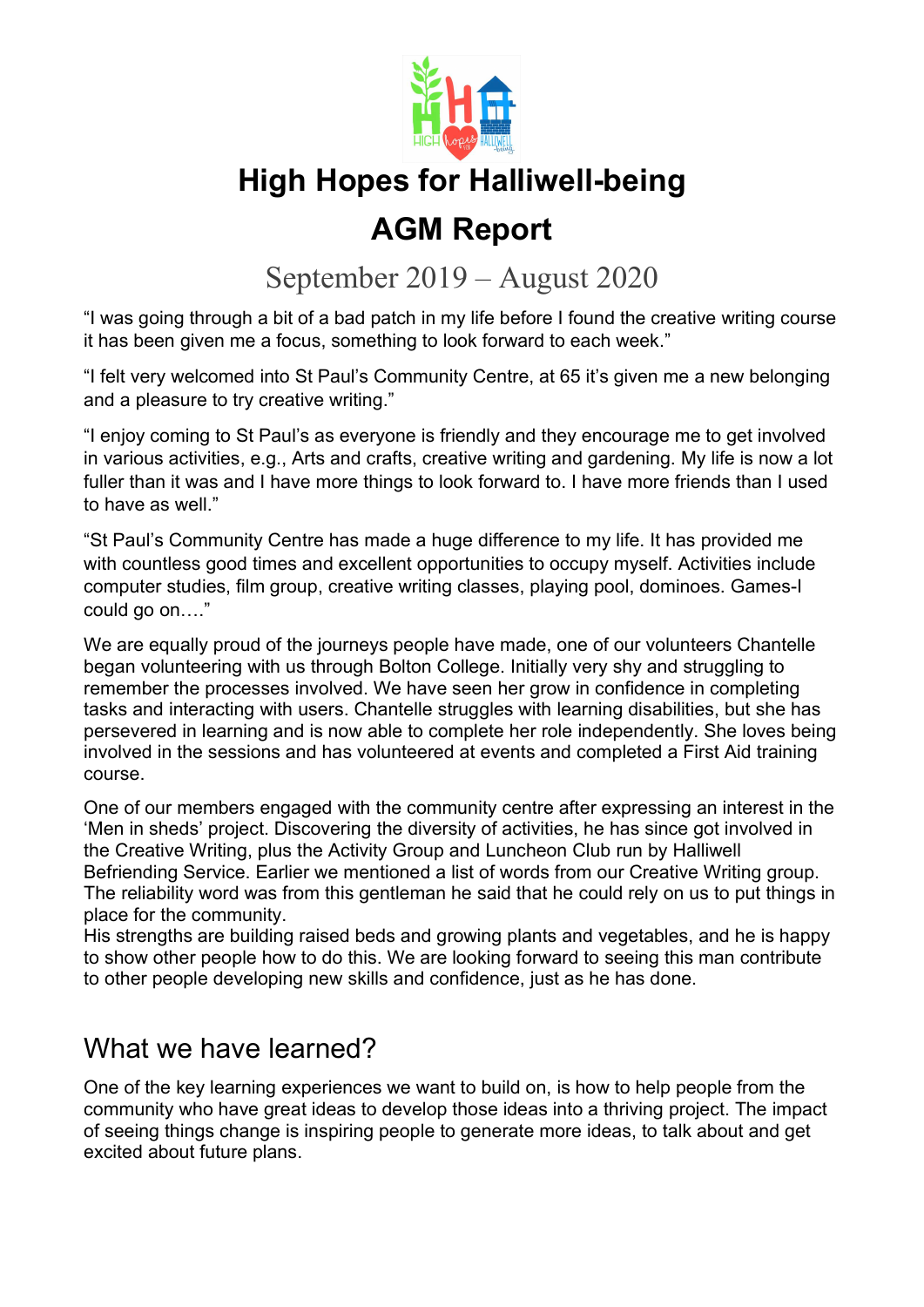

## AGM Report

September 2019 – August 2020

#### 3 key areas we have focused on are:

- 1. Developing 'trips and experiences' Following the success of the pantomime trip in December, we had booked a coach trip to the Bakewell Markets, for which we had sold every ticket. We were excited at the response and were looking at interest for a more family-orientated trip to the beach at Lytham, in response to people's comments. Many of our local families don't own a car, and therefore have limited access to places like these, as well as often lacking the confidence to plan trips into new and unknown places.
- 2. Another barrier to accessing these experiences is often money. We are increasingly aware that although we make every effort to minimise the cost, people were struggling to access all the events that were happening. Steph Stather has developed a savings-plan where individuals can 'pay-in' money on a weekly basis towards trips and events.
- 3. Our last area of development has been the outside area of the community centre. Originally the back yard was dominated by the inadequate toilet block which was removed as part of the renovations in the first year of our Lottery funding. This has increased the available space, which has been used in a limited fashion for community events such as our Community Fayres and Afternoon Teas. Our Fun Days Toddler group has been very interested in making use of the space, as has Hafway.

The challenge has been to develop this space in consultation with all our groups to make it usable for a diverse range of activities. Making the area safe and usable for toddlers meant installing a side gate and providing storage for the donated ridealong toys. The young people want space and a basketball net, while it was particularly important for our older generation to choose the right kind of garden furniture that would support backs and at the right height.

We have secured funding for a shed, summerhouse, outdoor furniture and equipment to create pots with a potting area for the community centre. Both the young people and the older people are looking forward to growing plants and vegetables, especially as many homes in Halliwell lack garden space to do this. The 'men in sheds' projects is looking to make use of the Parish centre outside space, also previously unused. Practically this means it can run alongside the Halliwell Befriending service crafters group, and also means it's separate from the space the Toddler group and young people are using. This was felt to be better with the tools and type of work being developed.